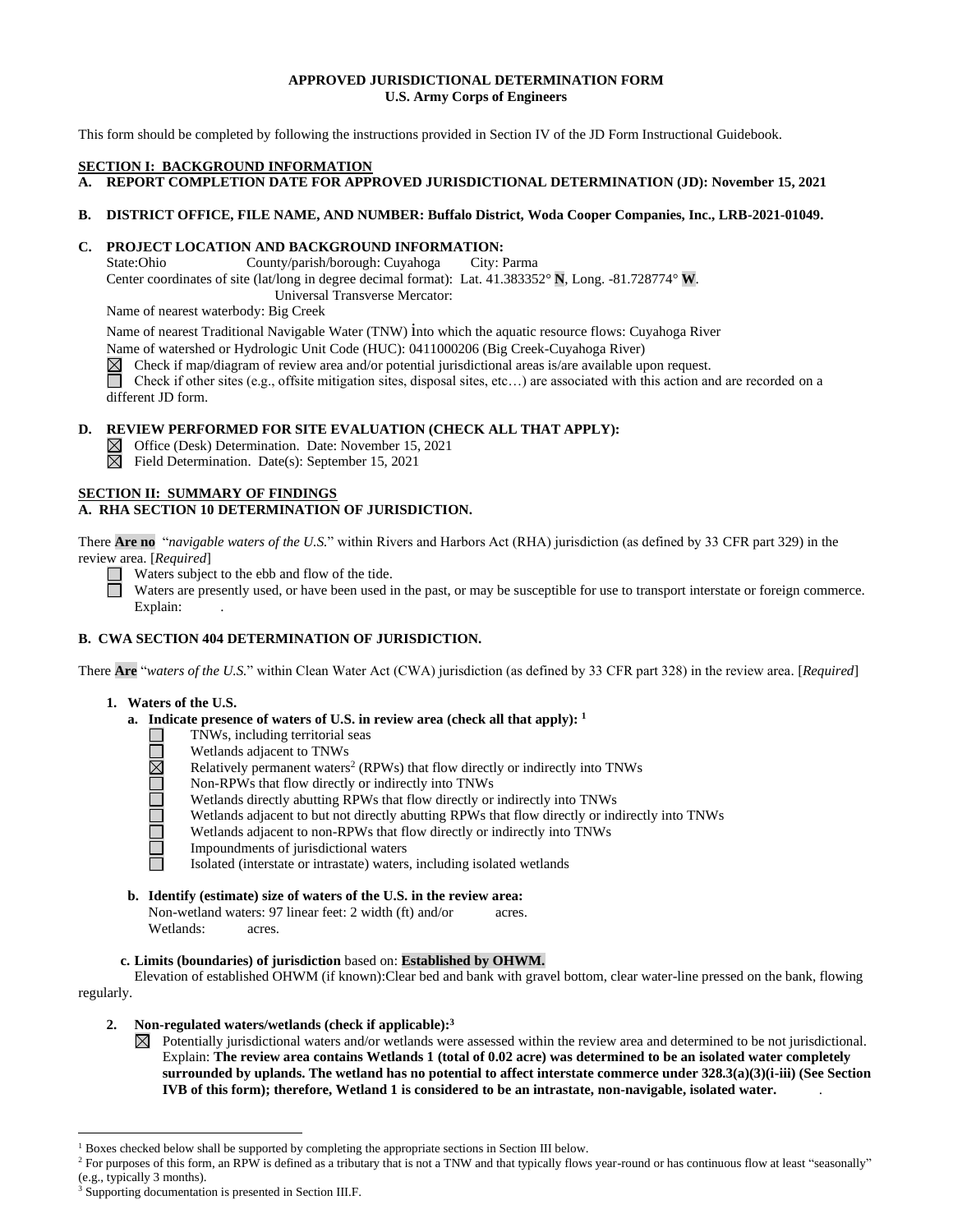### **SECTION III: CWA ANALYSIS**

#### **A. TNWs AND WETLANDS ADJACENT TO TNWs**

**The agencies will assert jurisdiction over TNWs and wetlands adjacent to TNWs. If the aquatic resource is a TNW, complete Section III.A.1 and Section III.D.1. only; if the aquatic resource is a wetland adjacent to a TNW, complete Sections III.A.1 and 2 and Section III.D.1.; otherwise, see Section III.B below**.

**1. TNW** 

Identify TNW: .

Summarize rationale supporting determination: .

#### **2. Wetland adjacent to TNW**

Summarize rationale supporting conclusion that wetland is "adjacent": .

## **B. CHARACTERISTICS OF TRIBUTARY (THAT IS NOT A TNW) AND ITS ADJACENT WETLANDS (IF ANY):**

**This section summarizes information regarding characteristics of the tributary and its adjacent wetlands, if any, and it helps determine whether or not the standards for jurisdiction established under Rapanos have been met.** 

**The agencies will assert jurisdiction over non-navigable tributaries of TNWs where the tributaries are "relatively permanent waters" (RPWs), i.e. tributaries that typically flow year-round or have continuous flow at least seasonally (e.g., typically 3 months). A wetland that directly abuts an RPW is also jurisdictional. If the aquatic resource is not a TNW, but has year-round (perennial) flow, skip to Section III.D.2. If the aquatic resource is a wetland directly abutting a tributary with perennial flow, skip to Section III.D.4.**

**A wetland that is adjacent to but that does not directly abut an RPW requires a significant nexus evaluation. Corps districts and EPA regions will include in the record any available information that documents the existence of a significant nexus between a relatively permanent tributary that is not perennial (and its adjacent wetlands if any) and a traditional navigable water, even though a significant nexus finding is not required as a matter of law.**

**If the waterbody<sup>4</sup> is not an RPW, or a wetland directly abutting an RPW, a JD will require additional data to determine if the waterbody has a significant nexus with a TNW. If the tributary has adjacent wetlands, the significant nexus evaluation must consider the tributary in combination with all of its adjacent wetlands. This significant nexus evaluation that combines, for analytical purposes, the tributary and all of its adjacent wetlands is used whether the review area identified in the JD request is the tributary, or its adjacent wetlands, or both. If the JD covers a tributary with adjacent wetlands, complete Section III.B.1 for the tributary, Section III.B.2 for any onsite wetlands, and Section III.B.3 for all wetlands adjacent to that tributary, both onsite and offsite. The determination whether a significant nexus exists is determined in Section III.C below.**

**1. Characteristics of non-TNWs that flow directly or indirectly into TNW**

**(i) General Area Conditions:** Watershed size: 809 **square miles** Drainage area: 809 **square miles** Average annual rainfall: 38.73 inches Average annual snowfall: 62.4 inches

## **(ii) Physical Characteristics:**

(a) Relationship with TNW: Tributary flows directly into TNW. Tributary flows through **4** tributaries before entering TNW.

Project waters are **5-10** river miles from TNW. Project waters are **1 (or less)** river miles from RPW. Project waters are **5-10** aerial (straight) miles from TNW. Project waters are **1 (or less)** aerial (straight) miles from RPW. Project waters cross or serve as state boundaries. Explain: The waters do not cross or serve as state boundaries.

Identify flow route to TNW<sup>5</sup>: The intermittent stream flows from the review area to the north across West Ridgewood Drive, then flows west through a golf course where it goes underground at Ridge Road into a culvert system. After enter

<sup>4</sup> Note that the Instructional Guidebook contains additional information regarding swales, ditches, washes, and erosional features generally and in the arid West.

<sup>5</sup> Flow route can be described by identifying, e.g., tributary a, which flows through the review area, to flow into tributary b, which then flows into TNW.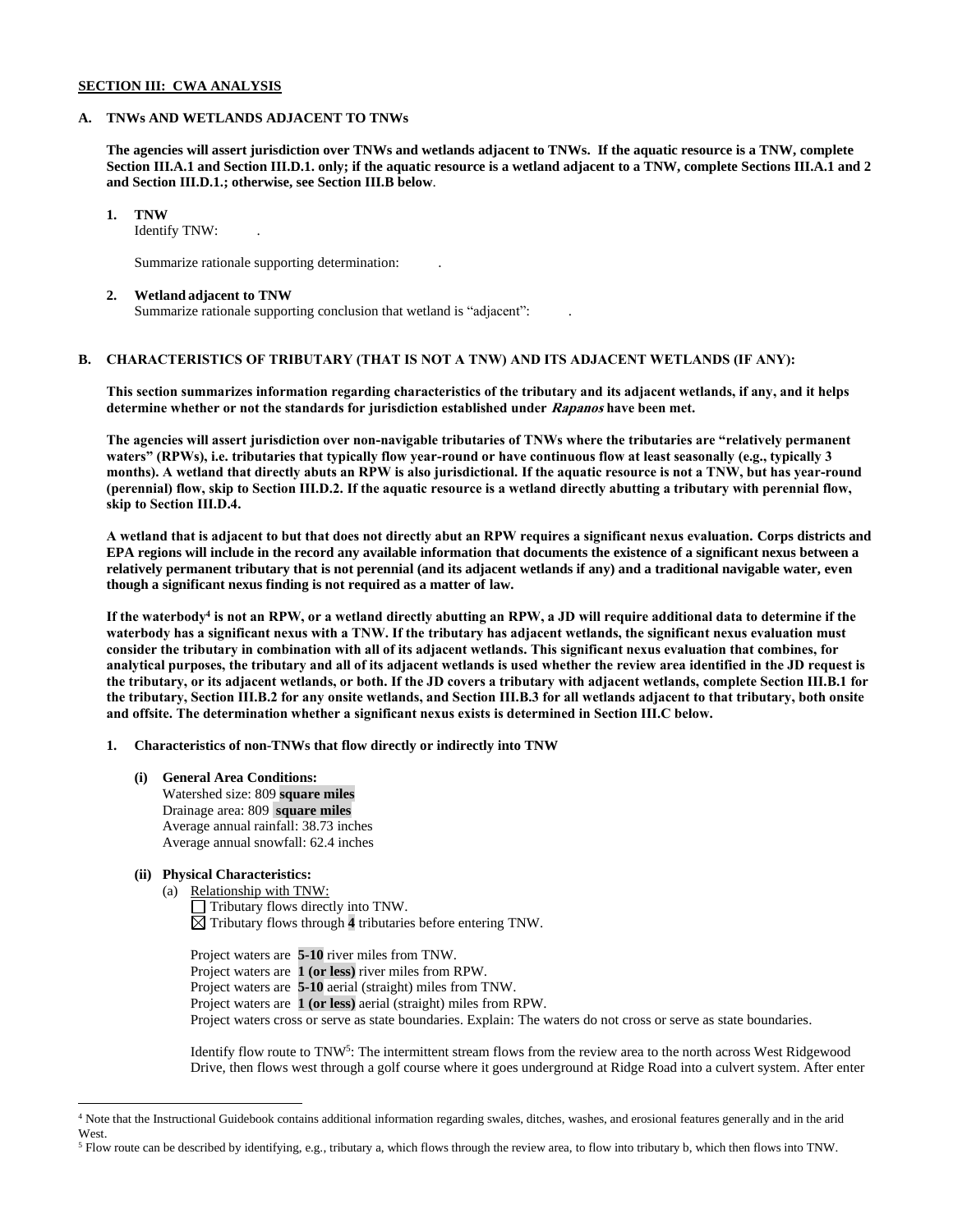the culvert system, the stream resurfaces approximately 1 mile to the northwest flowing into an unnamed tributary to Big Creek. The unnamed tributary to Big Creek flows approximately 3500 linear feet to the northwest where it enters Big Creek. Big Creek flows to the north, then east for approximately 7 miles where it enters the Cuyahoga River, a Section 10 Navigable Waterway.

Tributary stream order, if known: .

#### (b) General Tributary Characteristics (check all that apply):

| <b>Tributary</b> is: | $\boxtimes$ Natural |  |
|----------------------|---------------------|--|
|                      |                     |  |

 $\Box$  Artificial (man-made). Explain: Manipulated (man-altered). Explain: .

**Tributary** properties with respect to top of bank (estimate):

| Average width: 2 feet     |                                                                 |
|---------------------------|-----------------------------------------------------------------|
| Average depth: 1 feet     |                                                                 |
| Average side slopes: 2:1. |                                                                 |
|                           | Primary tributary substrate composition (check all that apply): |

| $\Box$ Silts           | $\Box$ Sands                     |
|------------------------|----------------------------------|
| $\boxtimes$ Cobbles    | $\boxtimes$ Gravel               |
| $\Box$ Bedrock         | $\Box$ Vegetation. Type/% cover: |
| $\Box$ Other. Explain: |                                  |

Tributary condition/stability [e.g., highly eroding, sloughing banks]. Explain: Stable with clearly defined bed and banks.. Presence of run/riffle/pool complexes. Explain: No run/riffle/pool complexes were observed during the September 15,

 $\Box$  Concrete  $\Box$  Muck

2021 site visit.

| Tributary geometry: <b>Relatively straight</b>      |  |
|-----------------------------------------------------|--|
| Tributary gradient (approximate average slope): 7 % |  |

(c) Flow:

Tributary provides for: **Intermittent but not seasonal flow**

Estimate average number of flow events in review area/year: **11-20**

Describe flow regime: The stream receives flow from the adjacent hills and is highly geographically driven with a carved out bed and bank. The stream receives precipitation and groundwater from the surrounding area and flows intermittently. The stream is mapped on the USFWS National Wetlands Inventory Maps as a R4SUBC stream indicating intermittent flow. The USGS quadrangle indicates shows a blue-dotted line at this location indicating intermittent flow.

Other information on duration and volume: None.

Surface flow is: **Discrete and confined.** Characteristics: A very clear defined bed and bank with flow contained within.

Subsurface flow: **Unknown**. Explain findings: Subsurface flow was not analyzed within the review area.  $\Box$  Dye (or other) test performed:

Tributary has (check all that apply):

| Bed and banks                                  |                                                                                                                  |
|------------------------------------------------|------------------------------------------------------------------------------------------------------------------|
| $OHWM6$ (check all indicators that apply):     |                                                                                                                  |
| clear, natural line impressed on the bank<br>⊠ | the presence of litter and debris                                                                                |
| changes in the character of soil               | destruction of terrestrial vegetation                                                                            |
| shelving                                       | the presence of wrack line                                                                                       |
| vegetation matted down, bent, or absent        | sediment sorting<br>⋈                                                                                            |
| leaf litter disturbed or washed away           | scour                                                                                                            |
| sediment deposition                            | multiple observed or predicted flow events                                                                       |
| water staining                                 | abrupt change in plant community                                                                                 |
| other (list):                                  |                                                                                                                  |
| Discontinuous OHWM. <sup>7</sup> Explain:      |                                                                                                                  |
|                                                |                                                                                                                  |
|                                                | If factors other than the OHWM were used to determine lateral extent of CWA jurisdiction (check all that apply): |
| High Tide Line indicated by:                   | Mean High Water Mark indicated by:                                                                               |
| oil or scum line along shore objects           | survey to available datum;                                                                                       |
| fine shell or debris deposits (foreshore)      | physical markings;                                                                                               |
| physical markings/characteristics              | vegetation lines/changes in vegetation types.                                                                    |
| tidal gauges                                   |                                                                                                                  |
|                                                |                                                                                                                  |

<sup>&</sup>lt;sup>6</sup>A natural or man-made discontinuity in the OHWM does not necessarily sever jurisdiction (e.g., where the stream temporarily flows underground, or where the OHWM has been removed by development or agricultural practices). Where there is a break in the OHWM that is unrelated to the waterbody's flow regime (e.g., flow over a rock outcrop or through a culvert), the agencies will look for indicators of flow above and below the break. 7 Ibid.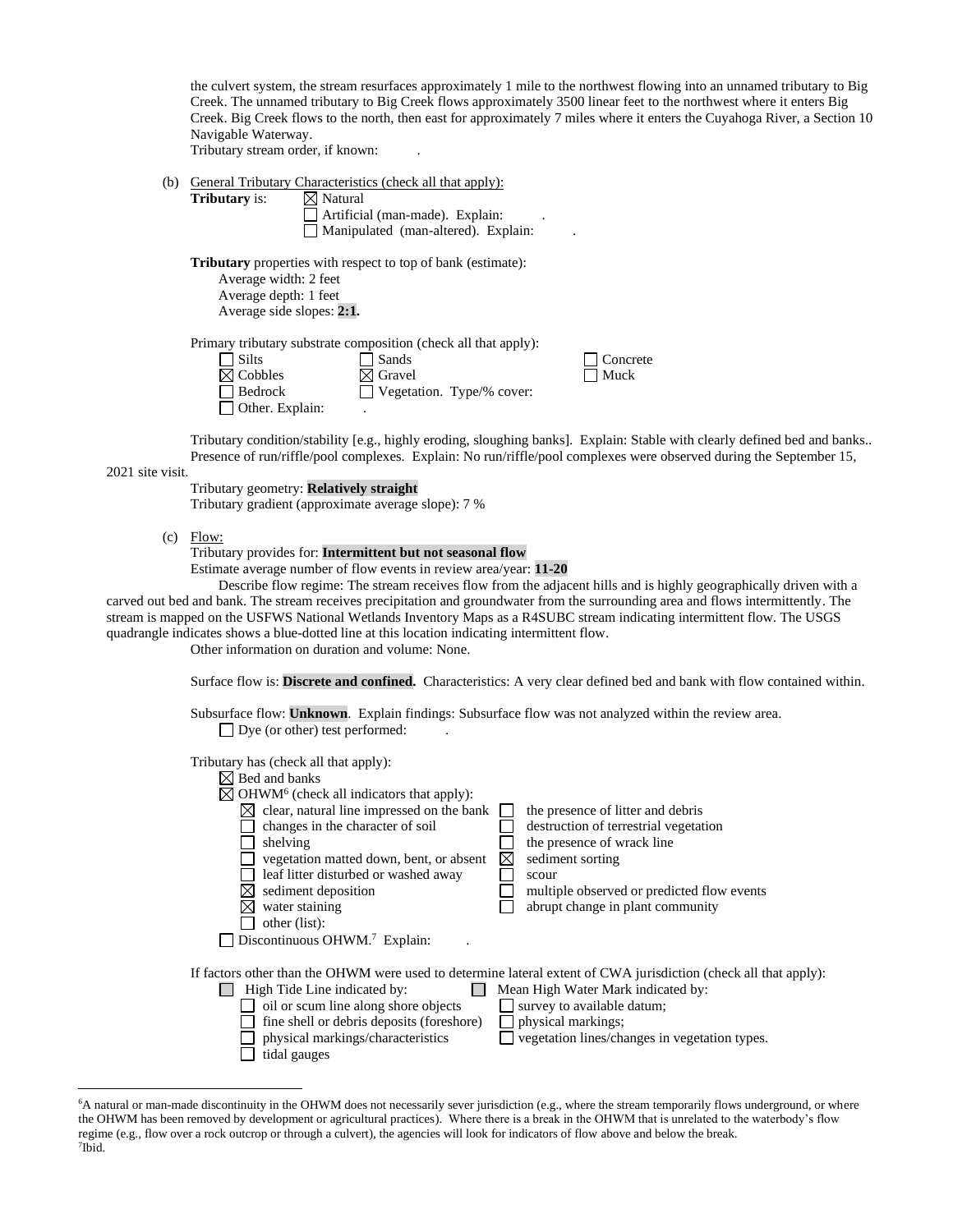other (list):

#### **(iii) Chemical Characteristics:**

Characterize tributary (e.g., water color is clear, discolored, oily film; water quality; general watershed characteristics, etc.). Explain: During the September 15, 2021 site visit the water was observed to be flowing clear. The stream is located in a forested area within an urban area with lots of development, in which it collects runoff from adjacent roadways and many impermeable surfaces that contain pollutants..

Identify specific pollutants, if known: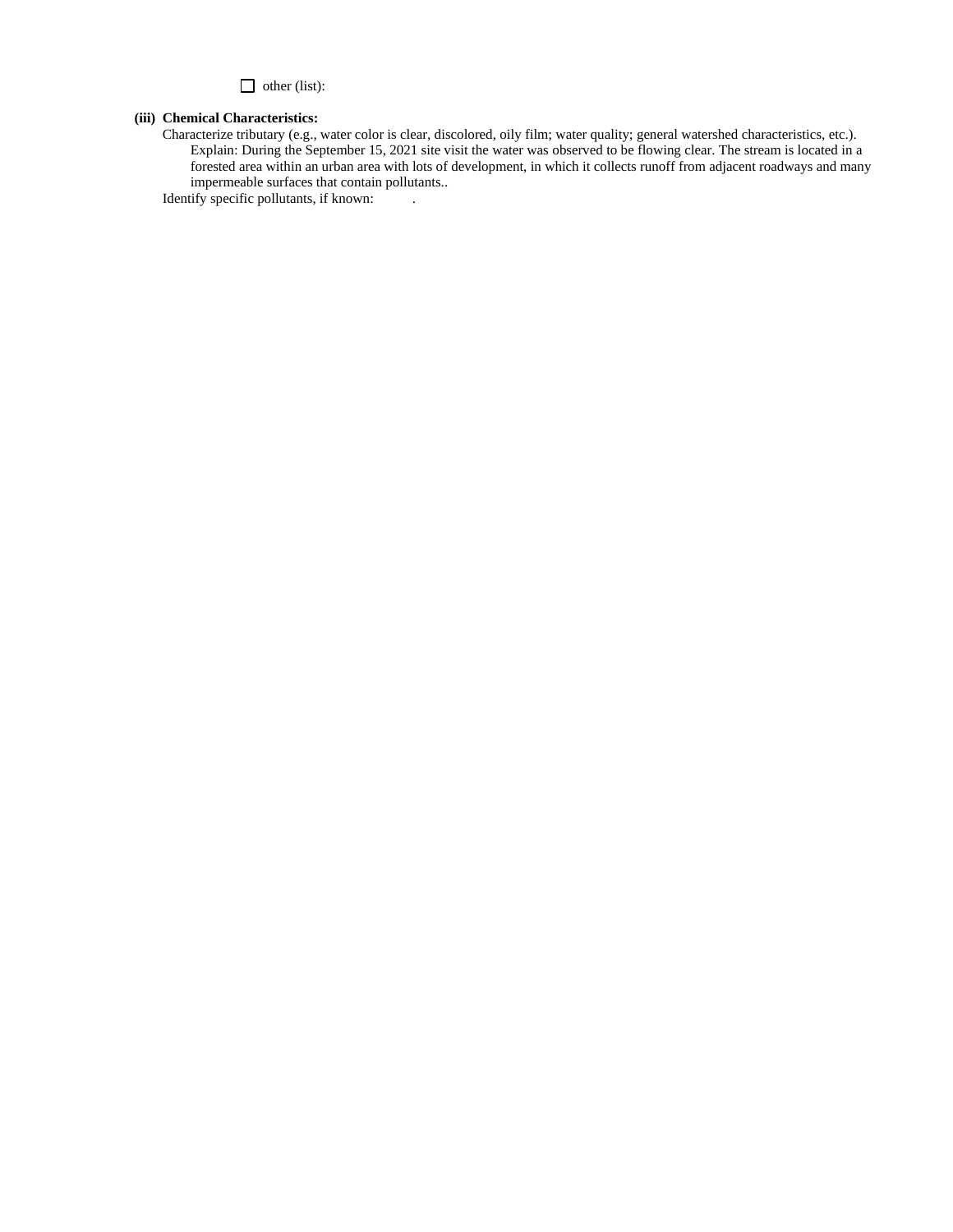### **(iv) Biological Characteristics. Channel supports (check all that apply):**

 $\boxtimes$  Riparian corridor. Characteristics (type, average width): The riparian corridor on the north side of the channel is approximately 10 feet wide and on the south side of the channel there is a forested buffer area more than 100 feet wide.

- $\Box$  Wetland fringe. Characteristics:
- $\Box$  Habitat for:
	- Federally Listed species. Explain findings: .
	- Fish/spawn areas. Explain findings:
	- Other environmentally-sensitive species. Explain findings: .
	- $\Box$  Aquatic/wildlife diversity. Explain findings:

### **2. Characteristics of wetlands adjacent to non-TNW that flow directly or indirectly into TNW**

#### **(i) Physical Characteristics:**

- (a) General Wetland Characteristics: Properties: Wetland size: acres Wetland type. Explain: Wetland quality. Explain: Project wetlands cross or serve as state boundaries. Explain: .
- (b) General Flow Relationship with Non-TNW: Flow is: Pick List. Explain:

Surface flow is**: Pick List**  Characteristics: .

Subsurface flow: **Pick List**. Explain findings: . □ Dye (or other) test performed:

- (c) Wetland Adjacency Determination with Non-TNW:
	- $\Box$  Directly abutting
	- $\Box$  Not directly abutting
		- Discrete wetland hydrologic connection. Explain:
		- Ecological connection. Explain:
		- $\Box$  Separated by berm/barrier. Explain:
- (d) Proximity (Relationship) to TNW

Project wetlands are **Pick List** river miles from TNW. Project waters are **Pick List** aerial (straight) miles from TNW. Flow is from: **Pick List.** Estimate approximate location of wetland as within the **Pick List** floodplain.

#### **(ii) Chemical Characteristics:**

Characterize wetland system (e.g., water color is clear, brown, oil film on surface; water quality; general watershed characteristics; etc.). Explain:

Identify specific pollutants, if known: .

### **(iii) Biological Characteristics. Wetland supports (check all that apply):**

- $\Box$  Riparian buffer. Characteristics (type, average width):
- $\Box$  Vegetation type/percent cover. Explain:
- **Habitat for:** 
	- Federally Listed species. Explain findings:
	- Fish/spawn areas. Explain findings:
	- Other environmentally-sensitive species. Explain findings: .
	- $\Box$  Aquatic/wildlife diversity. Explain findings:

## **3. Characteristics of all wetlands adjacent to the tributary (if any)**

All wetland(s) being considered in the cumulative analysis: **Pick List** Approximately ( ) acres in total are being considered in the cumulative analysis.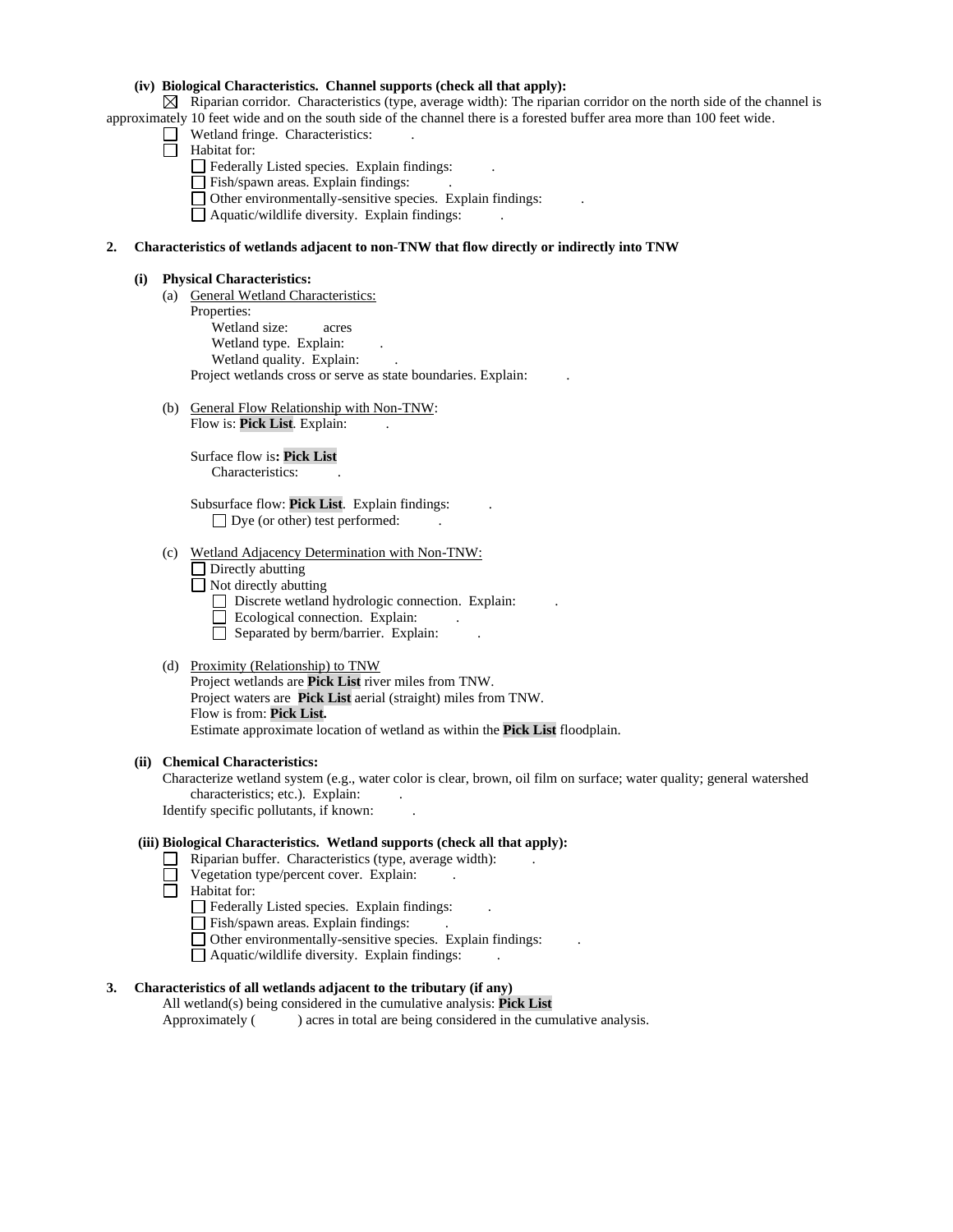For each wetland, specify the following:

Directly abuts? (Y/N) Size (in acres) Directly abuts? (Y/N) Size (in acres)

Summarize overall biological, chemical and physical functions being performed: .

### **C. SIGNIFICANT NEXUS DETERMINATION**

**A significant nexus analysis will assess the flow characteristics and functions of the tributary itself and the functions performed by any wetlands adjacent to the tributary to determine if they significantly affect the chemical, physical, and biological integrity of a TNW. For each of the following situations, a significant nexus exists if the tributary, in combination with all of its adjacent wetlands, has more than a speculative or insubstantial effect on the chemical, physical and/or biological integrity of a TNW. Considerations when evaluating significant nexus include, but are not limited to the volume, duration, and frequency of the flow of water in the tributary and its proximity to a TNW, and the functions performed by the tributary and all its adjacent wetlands. It is not appropriate to determine significant nexus based solely on any specific threshold of distance (e.g. between a tributary and its adjacent wetland or between a tributary and the TNW). Similarly, the fact an adjacent wetland lies within or outside of a floodplain is not solely determinative of significant nexus.** 

**Draw connections between the features documented and the effects on the TNW, as identified in the** *Rapanos* **Guidance and discussed in the Instructional Guidebook. Factors to consider include, for example:**

- Does the tributary, in combination with its adjacent wetlands (if any), have the capacity to carry pollutants or flood waters to TNWs, or to reduce the amount of pollutants or flood waters reaching a TNW?
- Does the tributary, in combination with its adjacent wetlands (if any), provide habitat and lifecycle support functions for fish and other species, such as feeding, nesting, spawning, or rearing young for species that are present in the TNW?
- Does the tributary, in combination with its adjacent wetlands (if any), have the capacity to transfer nutrients and organic carbon that support downstream foodwebs?
- Does the tributary, in combination with its adjacent wetlands (if any), have other relationships to the physical, chemical, or biological integrity of the TNW?

#### **Note: the above list of considerations is not inclusive and other functions observed or known to occur should be documented below:**

- **1. Significant nexus findings for non-RPW that has no adjacent wetlands and flows directly or indirectly into TNWs.** Explain findings of presence or absence of significant nexus below, based on the tributary itself, then go to Section III.D: .
- **2. Significant nexus findings for non-RPW and its adjacent wetlands, where the non-RPW flows directly or indirectly into TNWs.** Explain findings of presence or absence of significant nexus below, based on the tributary in combination with all of its adjacent wetlands, then go to Section III.D: .
- **3. Significant nexus findings for wetlands adjacent to an RPW but that do not directly abut the RPW.** Explain findings of presence or absence of significant nexus below, based on the tributary in combination with all of its adjacent wetlands, then go to Section III.D:

## **D. DETERMINATIONS OF JURISDICTIONAL FINDINGS. THE SUBJECT WATERS/WETLANDS ARE (CHECK ALL THAT APPLY):**

**1. TNWs and Adjacent Wetlands.** Check all that apply and provide size estimates in review area: TNWs: linear feet width (ft), Or, acres. Wetlands adjacent to TNWs: acres.

## **2. RPWs that flow directly or indirectly into TNWs.**

- Tributaries of TNWs where tributaries typically flow year-round are jurisdictional. Provide data and rationale indicating that tributary is perennial: .
- $\boxtimes$  Tributaries of TNW where tributaries have continuous flow "seasonally" (e.g., typically three months each year) are jurisdictional. Data supporting this conclusion is provided at Section III.B. Provide rationale indicating that tributary flows seasonally: The stream receives flow from the adjacent hills and is highly geographically driven with a carved out bed and bank. The stream receives precipitation and groundwater from the surrounding area and flows intermittently. The stream is mapped on the USFWS National Wetlands Inventory Maps as a R4SUBC stream indicating intermittent flow. The USGS quadrangle indicates shows a blue-dotted line at this location indicating intermittent flow.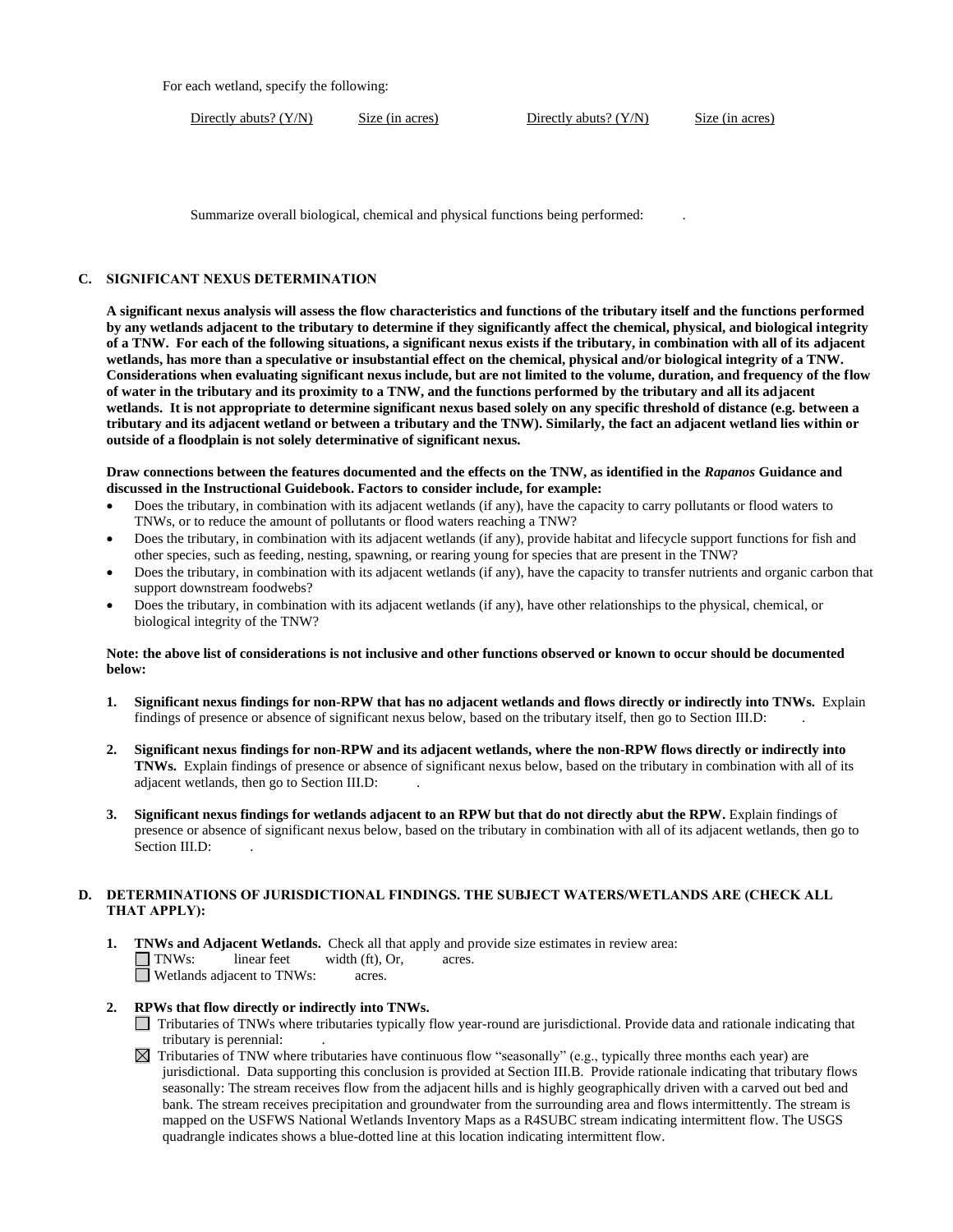Provide estimates for jurisdictional waters in the review area (check all that apply):

- $\boxtimes$  Tributary waters: **97** linear feet 2 width (ft).
- Other non-wetland waters: acres.
	- Identify type(s) of waters: .

### **3. Non-RPWs<sup>8</sup> that flow directly or indirectly into TNWs.**

Waterbody that is not a TNW or an RPW, but flows directly or indirectly into a TNW, and it has a significant nexus with a TNW is jurisdictional. Data supporting this conclusion is provided at Section III.C.

Provide estimates for jurisdictional waters within the review area (check all that apply):

- Tributary waters: linear feet width (ft).
- □ Other non-wetland waters: acres.
	- Identify type(s) of waters: **.**

### **4. Wetlands directly abutting an RPW that flow directly or indirectly into TNWs.**

Wetlands directly abut RPW and thus are jurisdictional as adjacent wetlands.

- Wetlands directly abutting an RPW where tributaries typically flow year-round. Provide data and rationale indicating that tributary is perennial in Section III.D.2, above. Provide rationale indicating that wetland is directly abutting an RPW: **.**
- Wetlands directly abutting an RPW where tributaries typically flow "seasonally." Provide data indicating that tributary is seasonal in Section III.B and rationale in Section III.D.2, above. Provide rationale indicating that wetland is directly abutting an RPW: .

Provide acreage estimates for jurisdictional wetlands in the review area: acres.

#### **5. Wetlands adjacent to but not directly abutting an RPW that flow directly or indirectly into TNWs.**

 $\Box$  Wetlands that do not directly abut an RPW, but when considered in combination with the tributary to which they are adjacent and with similarly situated adjacent wetlands, have a significant nexus with a TNW are jurisidictional. Data supporting this conclusion is provided at Section III.C.

Provide acreage estimates for jurisdictional wetlands in the review area: acres.

#### **6. Wetlands adjacent to non-RPWs that flow directly or indirectly into TNWs.**

 $\Box$  Wetlands adjacent to such waters, and have when considered in combination with the tributary to which they are adjacent and with similarly situated adjacent wetlands, have a significant nexus with a TNW are jurisdictional. Data supporting this conclusion is provided at Section III.C.

Provide estimates for jurisdictional wetlands in the review area: acres.

#### **7. Impoundments of jurisdictional waters. 9**

- As a general rule, the impoundment of a jurisdictional tributary remains jurisdictional.
- Demonstrate that impoundment was created from "waters of the U.S.," or
	- Demonstrate that water meets the criteria for one of the categories presented above (1-6), or

 $\Box$ Demonstrate that water is isolated with a nexus to commerce (see E below).

#### **E. ISOLATED [INTERSTATE OR INTRA-STATE] WATERS, INCLUDING ISOLATED WETLANDS, THE USE, DEGRADATION OR DESTRUCTION OF WHICH COULD AFFECT INTERSTATE COMMERCE, INCLUDING ANY SUCH WATERS (CHECK ALL THAT APPLY):<sup>10</sup>**

- which are or could be used by interstate or foreign travelers for recreational or other purposes.
	- from which fish or shellfish are or could be taken and sold in interstate or foreign commerce.
	- which are or could be used for industrial purposes by industries in interstate commerce.
- Interstate isolated waters.Explain: .

<sup>8</sup>See Footnote # 3.

<sup>&</sup>lt;sup>9</sup> To complete the analysis refer to the key in Section III.D.6 of the Instructional Guidebook.

**<sup>10</sup> Prior to asserting or declining CWA jurisdiction based solely on this category, Corps Districts will elevate the action to Corps and EPA HQ for review consistent with the process described in the Corps/EPA** *Memorandum Regarding CWA Act Jurisdiction Following Rapanos.*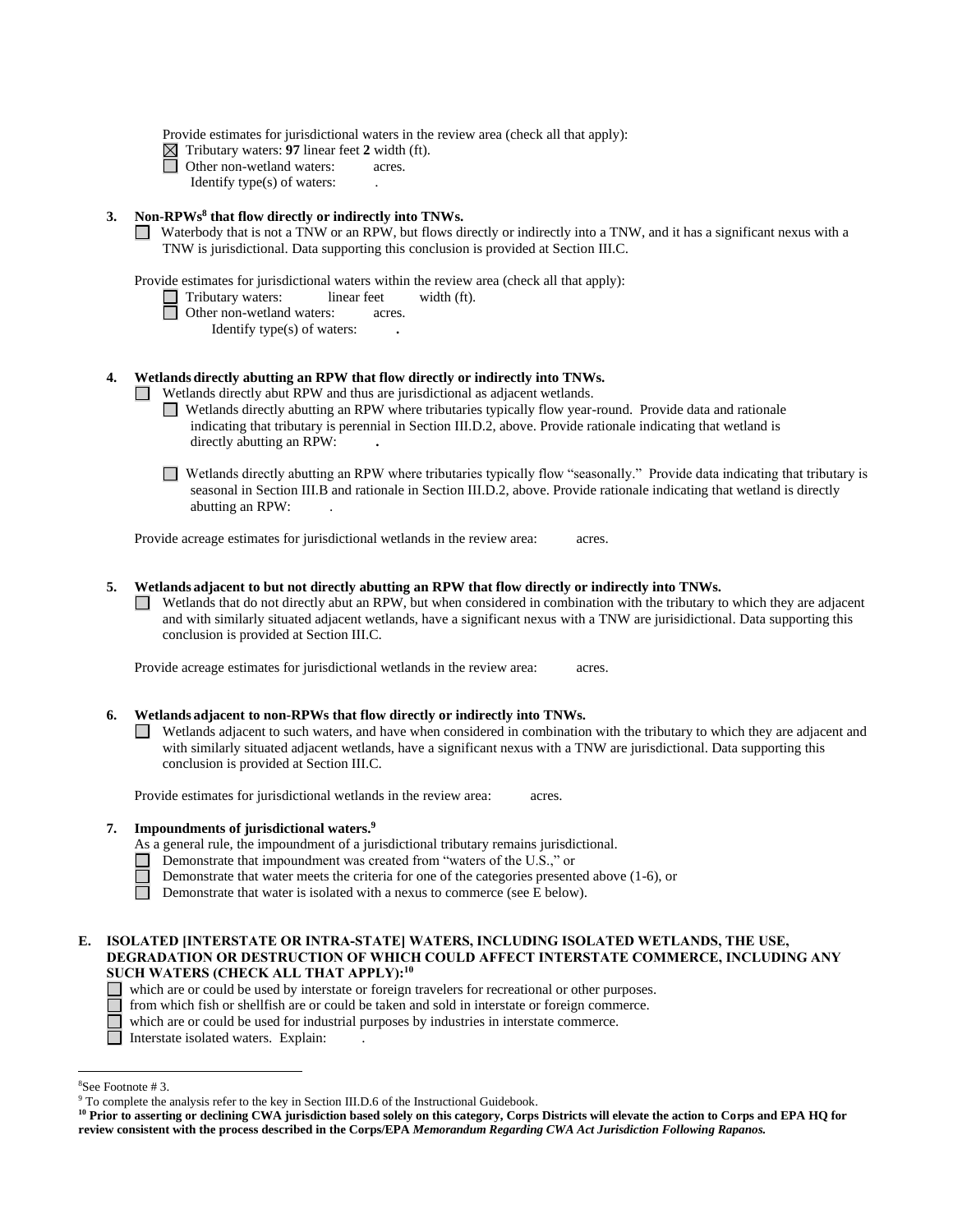| $\Box$ Other factors. Explain: |  |  |
|--------------------------------|--|--|
|--------------------------------|--|--|

#### **Identify water body and summarize rationale supporting determination:** .

Provide estimates for jurisdictional waters in the review area (check all that apply):

Tributary waters: linear feet width (ft).

- Other non-wetland waters: acres.
- Identify type(s) of waters: **.**
- **Netlands:** acres.

#### **F. NON-JURISDICTIONAL WATERS, INCLUDING WETLANDS (CHECK ALL THAT APPLY):**

- If potential wetlands were assessed within the review area, these areas did not meet the criteria in the 1987 Corps of Engineers Wetland Delineation Manual and/or appropriate Regional Supplements.
- $\boxtimes$  Review area included isolated waters with no substantial nexus to interstate (or foreign) commerce.
	- $\boxtimes$  Prior to the Jan 2001 Supreme Court decision in "*SWANCC*," the review area would have been regulated based solely on the "Migratory Bird Rule" (MBR).
	- Waters do not meet the "Significant Nexus" standard, where such a finding is required for jurisdiction. Explain: **.**

岗 Other: (explain, if not covered above): **The review area contains Wetland A (Total of 0.02-acre in size) and was determined to be an isolated water completely surrounded by uplands, as indicated by an in-office resource review including aerial imagery, the delineation report submitted, and confirmed at a Corps site visit on September 15, 2021. This wetland does not have the potential to affect inerstate commerce under 328.3 (i-iii)(See Section IVB of this form); therefore, Wetland A is considered to be an intrastate, non-navigable, isolated water.**

Provide acreage estimates for non-jurisdictional waters in the review area, where the sole potential basis of jurisdiction is the MBR factors (i.e., presence of migratory birds, presence of endangered species, use of water for irrigated agriculture), using best professional judgment (check all that apply):

■ Non-wetland waters (i.e., rivers, streams): linear feet width (ft). П Lakes/ponds: acres. Other non-wetland waters: acres. List type of aquatic resource:

 $\overline{\boxtimes}$ Wetlands: A - 0.02-acres.

Provide acreage estimates for non-jurisdictional waters in the review area that do not meet the "Significant Nexus" standard, where such a finding is required for jurisdiction (check all that apply):

- П Non-wetland waters (i.e., rivers, streams): linear feet, width (ft).
- $\Box$ Lakes/ponds: acres.
	- Other non-wetland waters: acres. List type of aquatic resource:
- П Wetlands: acres.

## **SECTION IV: DATA SOURCES.**

**A. SUPPORTING DATA. Data reviewed for JD (check all that apply -** checked items shall be included in case file and, where checked and requested, appropriately reference sources below):

Maps, plans, plots or plat submitted by or on behalf of the applicant/consultant:EMHT Delineation of Waters of the United States for Woda Cooper Companies, Inc. - Chesterfield Terrace, City of Parma, Cuyahoga County, Ohio, dated August 2, 2021.

- $\boxtimes$  Data sheets prepared/submitted by or on behalf of the applicant/consultant.
	- $\boxtimes$  Office concurs with data sheets/delineation report.
		- $\boxtimes$  Office does not concur with data sheets/delineation report.
- $\Box$  Data sheets prepared by the Corps:
- Corps navigable waters' study: .
- $\boxtimes$  U.S. Geological Survey Hydrologic Atlas:
	- $\boxtimes$  USGS NHD data.
	- ⊠ USGS 8 and 12 digit HUC maps.
- U.S. Geological Survey map(s). Cite scale & quad name:7.5 Minute Series; 1:24000 scale- OH-Cleveland South.
- USDA Natural Resources Conservation Service Soil Survey. Citation:
- https://websoilsurvey.sc.egov.usda.gov/App/WebSoilSurvey.aspx Parma, OH.
- National wetlands inventory map(s). Cite name:https://www.fws.gov/wetlands/data/mapper.html Parma, OH.
- Ĕ State/Local wetland inventory map(s): .
- FEMA/FIRM maps:

⊠

100-year Floodplain Elevation is: (National Geodectic Vertical Datum of 1929)

Photographs:  $\boxtimes$  Aerial (Name & Date):Google Earth aerial dates - April 6, 2012, LandSat Imagery not dated.

 or Other (Name & Date):https://explorer.pictometry.com/index.php# - Oblique Imagery dates - April 4, 2019, April 12, 2019, December 25, 2019.